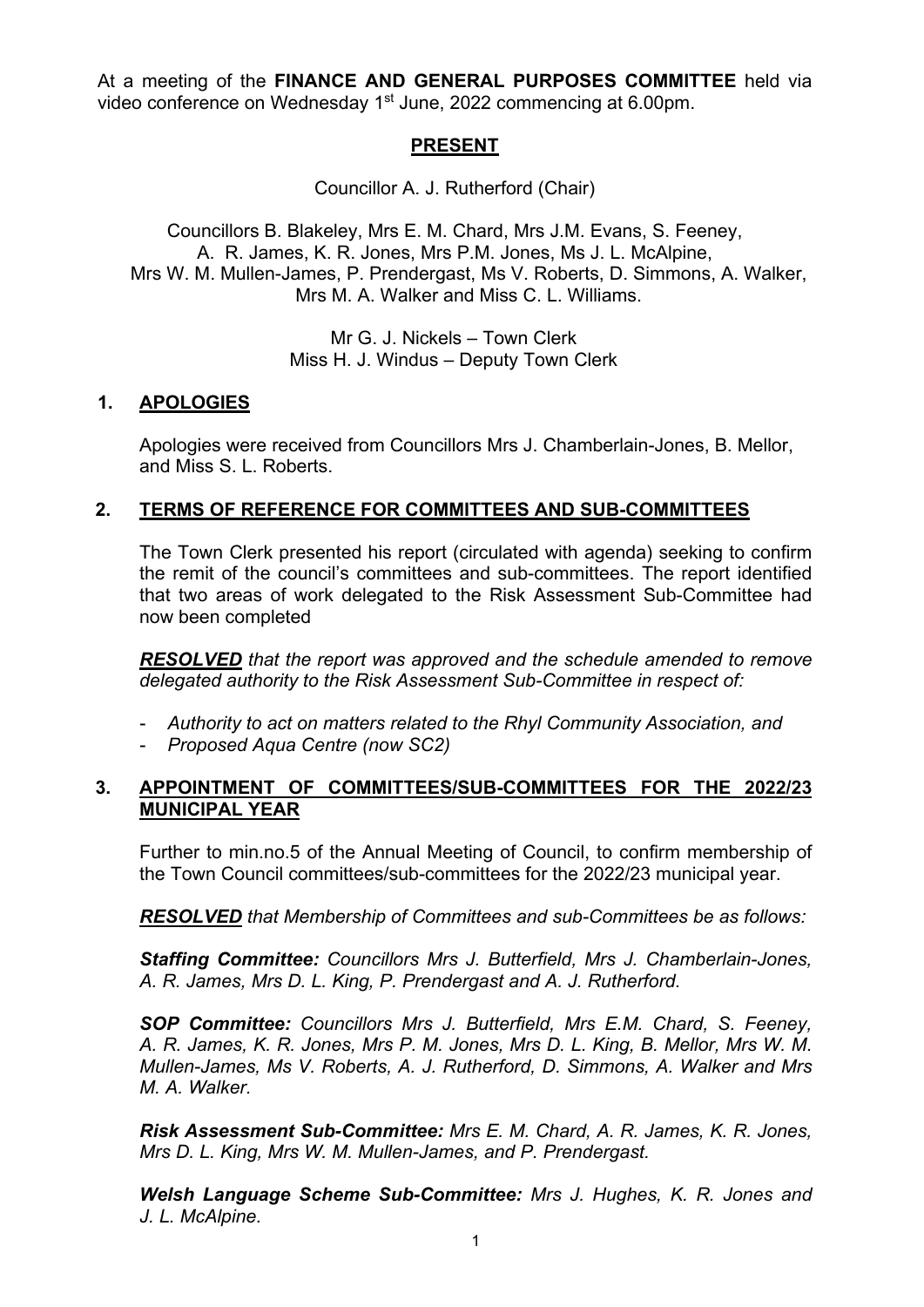*Civic and Social Events Sub-Committee: Councillors B. Blakeley, Mrs J. Butterfield, Mrs J. Chamberlain-Jones, Mrs E. M. Chard, A. R. James, Mrs P. M. Jones, B. Mellor, Mrs W. M. Mullen-James, Miss S. Roberts and A. J. Rutherford.* 

*Grounds Maintenance Sub-Committee: Councillors B. Blakeley, Mrs J. Butterfield, Mrs J. Chamberlain-Jones, Mrs J. M. Evans, A. R. James, Mrs P. M. Jones, Mrs D. L. King, B. Mellor, Mrs W. M. Mullen-James, A. Walker and Mrs M. A. Walker.* 

*Communications Working Group: Councillors B. Blakeley, Mrs J. Butterfield, Mrs E. M. Chard, K. R. Jones, B. Mellor, Mrs W. M. Mullen-James, and Miss C. L. Williams.*

### **4. ELECTION OF CHAIR – STRATEGIC & OPERATIONAL PLANNING COMMITTEE**

Further to min.no.5 of the Annual Meeting of Council, the Chair requested nominations for the appointment of Chair of the SOP Committee for the 2022/23 municipal year.

*RESOLVED that Councillor A. J. Rutherford be appointed Chair of the SOP Committee for the 2022/23 municipal year.* 

### **5. ELECTION OF VICE-CHAIR – STRATEGIC & OPERATIONIAL PLANNING COMMITTEE**

Further to min.no.5 of the Annual Meeting of Council, the Chair requested nominations for the appointment of Vice-Chair of the SOP Committee for the 2022/23 municipal year.

*RESOLVED that Councillor Mrs W. M. Mullen-James be appointed Vice-Chair of SOP Committee for the 2022/23 municipal year.*

### **6. APPOINTMENT OF ADDITIONAL COMMUNITY SCHOOL GOVERNORS**

Further to min.no.5 of the Annual Meeting of Council, the Clerk advised that following the recent elections there were two vacancies for the appointment of Additional Community Governors. The Clerk also advised that it would be practical to re-appoint all other Governors at this time so as to enble their terms of office to coincide.

#### *RESOLVED that:*

*(i) the following previously appointed Additional Community Governors be reappointed:* 

*Ysgol Dewi Sant – Councillor Mrs J. Hughes Ysgol Christ Church – Councillor Mrs D. L. King Ysgol Christ the Word – Ms J. L. McAlpine Ysgol Llewelyn – Ms V. Roberts*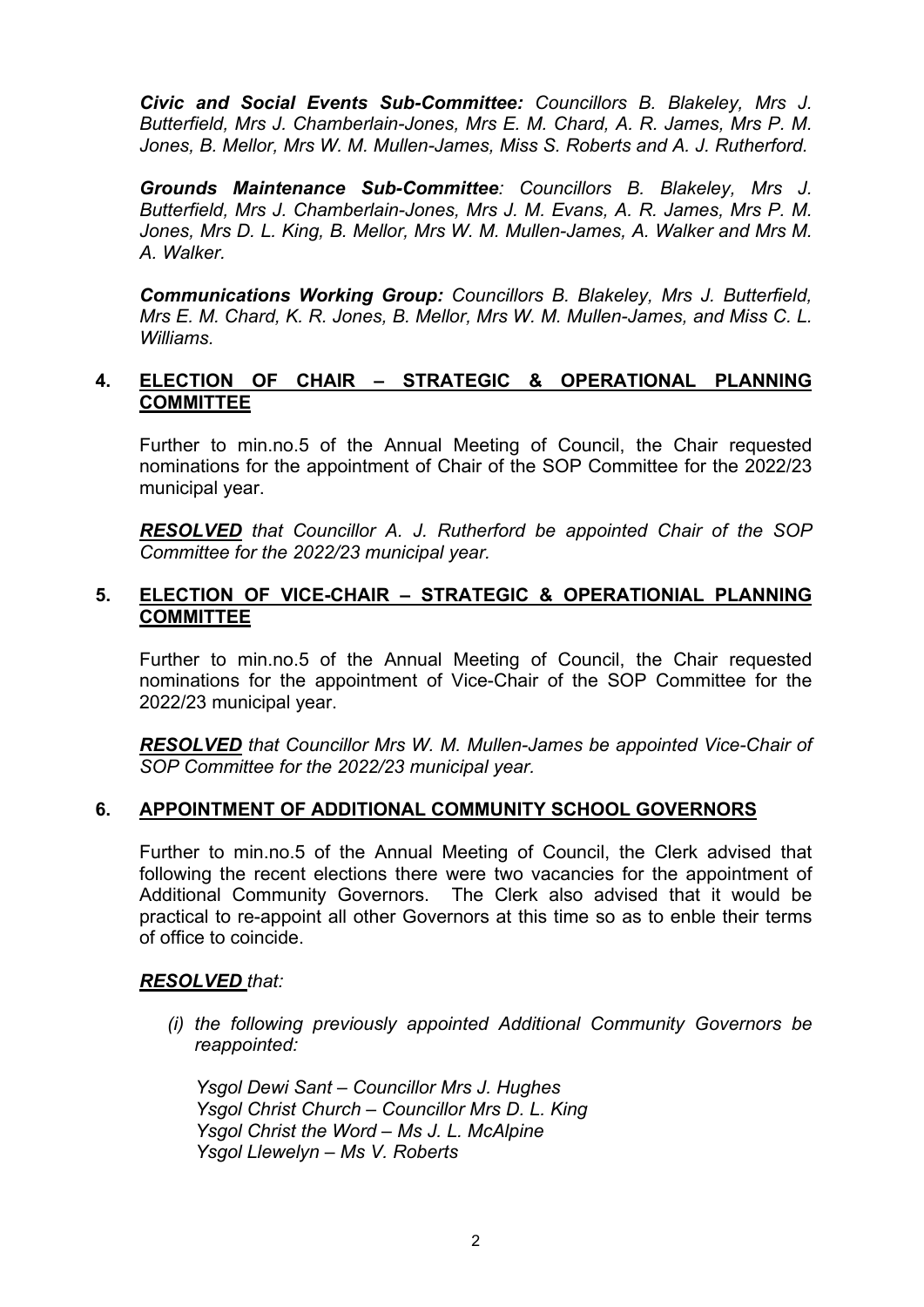*(ii) The following vacancies in Additional Community Governors be appointed as indicated:*

*Ysgol Bryn Hedydd – Councillor S. Feeney Ysgol Emmanuel – Councillor Mrs M. A. Walker*

## **7. APPOINTMENT OF REPRESENTATIVES ON OUTSIDE ORGANISATIONS – RHYL COMMUNITY SAFETY WORKING GROUP**

The Chair reported receipt of an invitation from North Wales Police and Denbighshire County Council for the town council to appoint a representative on the newly established Rhyl Community Safety Working Group.

*RESOLVED that Councillor A. R. James be appointed.*

## **8. APPOINTMENT OF REPRESENTATIVES ON OUTSIDE ORGANISATIONS/ PARTNERSHIP GROUPS**

The Chair requested nominations for the appointment of representatives on outside organisations and partnership groups.

It was noted that a number of the bodies had not met in over 12 months but that it was unclear whether this was a result of the organisations finishing or meetings not being held due to the Covid-19 epidemic.

# *RESOLVED that:*

- *(i) all existing appointments be re-confirmed subject to Councillor Ms J. L. McAlpine becoming the representative and Councillor S. Feeney the substitute for the Benefits Advice Shop;*
- *(ii) a full review of the status of the outside organisations be undertaken during the 2022/23 municipal year.*

### **9. DESIGNATION OF APPROVED DUTIES**

*RESOLVED that the following appointments of representatives to serve on outside organisations be designated as approved duties under the Rhyl Town Council Members Allowances Scheme, where meetings are held outside of the town boundaries:*

- *Training of Chairs and Vice-Chairs of the Council and its Standing Committees*
- *North & Mid Wales Association of Local Councils (and associated Regional Transport Committee)*
- *Sustainable Denbighshire*
- *Betsi Cadwaladr University North Denbighshire Project Reference Group*
- *Attendance of Town Mayor/Deputy Town Mayor at Civic Events in the Counties of Denbighshire, Flintshire and Conwy.*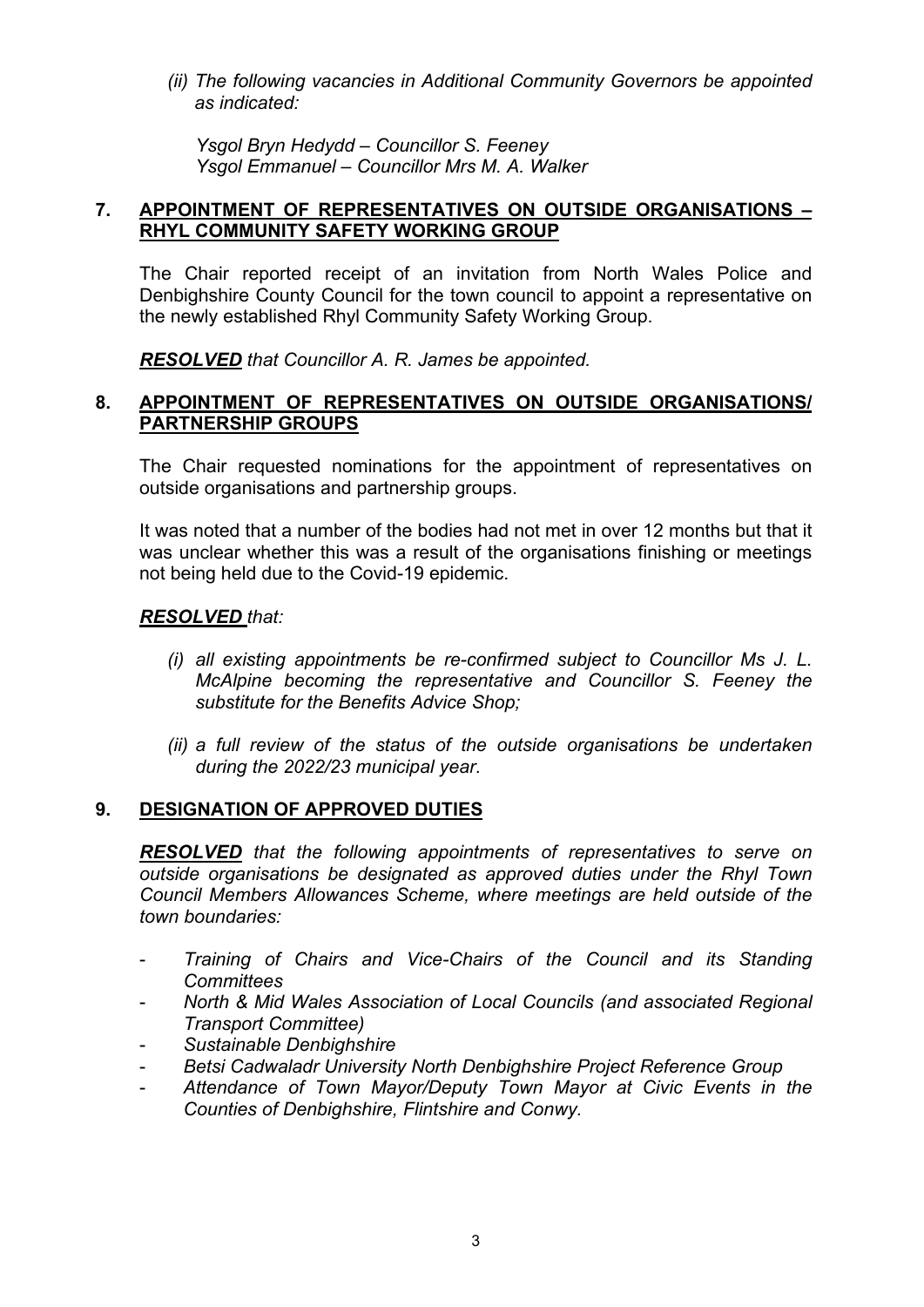# **10**. **PAYMENTS AND RECEIPTS REPORT APRIL/MAY 2022**

The Chair referred to the Town Clerk's report (circulated with agenda) detailing the schedule of payments made and income received.

| Voucher | Supplier name             | Amount     | Description of Goods & Services         |
|---------|---------------------------|------------|-----------------------------------------|
| No.     |                           |            |                                         |
|         |                           |            | Avaya Telephone System -                |
| 1388    | Shire Leasing             | 337.33     | Lease payment 1 of 4 2022/23            |
| 1389    | ВT                        | 485.38     | <b>Telephone Rental and Charges</b>     |
|         |                           |            | Bank Charges 17 Feb 2022 to 16          |
| 1390    | <b>HSBC</b>               | 8.00       | March 2022                              |
|         | Gunsmoke                  |            |                                         |
| 1392    | Communications            | 1,440.00   | Management Fee March 2022               |
| 1393    | <b>HMRC</b>               | 3,752.05   | <b>PAYE Deductions March 2022</b>       |
|         |                           |            | <b>Pension Deductions &amp; Deficit</b> |
| 1394    | <b>Clwyd Pension Fund</b> | 4,839.09   | Funding March 2022                      |
| 1395    | <b>RTC Staff</b>          | 7,394.65   | Net Pay for RTC Staff April 2022        |
|         |                           |            | NNDR for Civic Offices, WRCC,           |
| 1391    | Denbighshire CC           | 732.25     | Rhyl                                    |
|         |                           |            |                                         |
|         | <b>Total payments</b>     | £18,988.75 |                                         |

Payments and Income - April 2022

| Category    | <b>Description</b>                | Amount |
|-------------|-----------------------------------|--------|
| Santander   | Interest on 31 Day Notice Account | 33.12  |
| <b>HSBC</b> | <b>Interest on 7 Day Deposit</b>  | 5.52   |
| <b>HSBC</b> | <b>Interest on 7 Day Deposit</b>  | 5.18   |
| <b>HSBC</b> | Interest on 7 Day Deposit         | 5.18   |
| <b>HSBC</b> | <b>Interest on 7 Day Deposit</b>  | 5.18   |
|             | <b>Total income</b>               | £54.18 |

Payments and Income - May 2022

| Voucher<br>No. | Supplier name             | Amount     | <b>Description of Goods &amp; Services</b> |
|----------------|---------------------------|------------|--------------------------------------------|
|                |                           |            | Bank Charges 17 March 2022 to              |
| 1404           | <b>HSBC</b>               | 9.00       | 16 April 2022                              |
|                | Gunsmoke                  |            |                                            |
| 1405           | Communications            | 1,440.00   | Management Fee April 2022                  |
| 1406           | <b>HMRC</b>               | 3,025.60   | PAYE Deductions April 2022                 |
|                |                           |            | <b>Pension Deductions &amp; Deficit</b>    |
| 1407           | <b>Clwyd Pension Fund</b> | 4,339.63   | Funding April 2022                         |
| 1408           | <b>RTC Staff</b>          | 7,394.44   | Net Pay for RTC Staff May 2022             |
|                |                           |            | NNDR for Civic Offices, WRCC,              |
| 1391           | Denbighshire CC           | 736.00     | Rhyl                                       |
|                |                           |            | SC2 Loan Repayment - 1 of 3 for            |
| 1411           | Denbighshire CC           | 32,037.00  | 2022/23                                    |
|                |                           |            |                                            |
|                | <b>Total payments</b>     | £48,981.67 |                                            |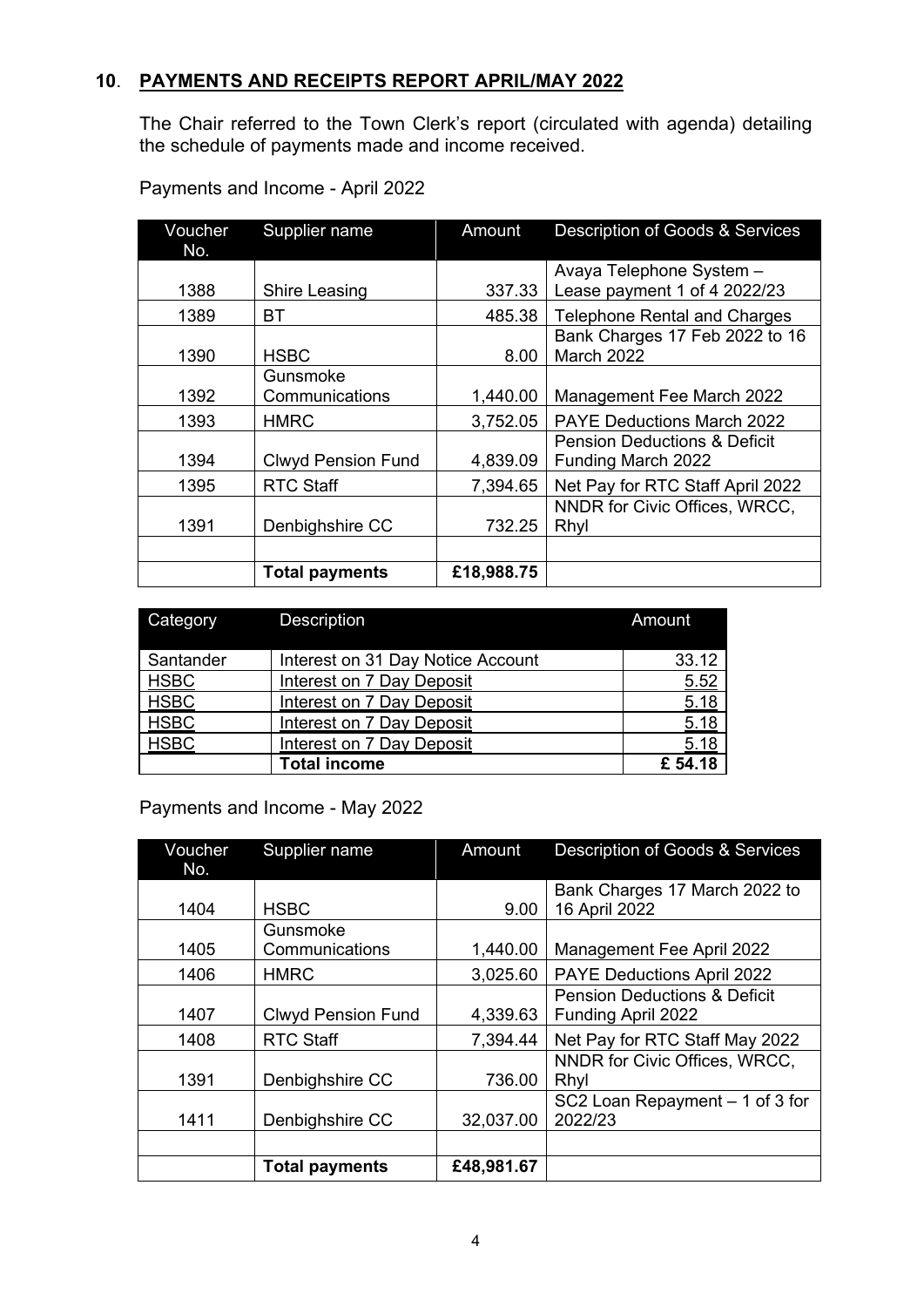| Category    | Description                       | Amount  |
|-------------|-----------------------------------|---------|
| Santander   | Interest on 31 Day Notice Account | 40.68   |
| <b>HSBC</b> | Interest on 7 Day Deposit         | 5.18    |
| <b>HSBC</b> | Interest on 7 Day Deposit         | 26.85   |
| <b>HSBC</b> | Interest on 7 Day Deposit         | 26.85   |
| <b>HSBC</b> | Interest on 7 Day Deposit         | 26.85   |
|             | <b>Total income</b>               | £126.41 |

*RESOLVED that the reports were approved.*

# **11. AUTHORISATION OF PAYMENTS/ADDITIONS TO APPROVED SUPPLIERS LIST**

Further to min.no.143 of the meeting of Council held on 15<sup>th</sup> March 2017 and in accordance with the council's adopted financial regulations, the Chair referred to the Town Clerk's submitted schedule B (a list of non-regular payments to be released over the coming month) (circulated with agenda).

| Voucher<br>No. | <b>Supplier Name</b>  | <b>Description of Service</b>               | Amount<br>£ |
|----------------|-----------------------|---------------------------------------------|-------------|
| 1399           | <b>Alzheimers</b>     | Mayor Charity Collection 2021/22 -          | £270.40     |
|                | Society               | <b>Distribution</b>                         |             |
| 1400           | Sage & Co.            | Payroll Services January to March 2022      | £93.00      |
| 1401           | North & Mid           | Meals for 2 delegates at April 2022 meeting | £40.00      |
|                | Wales ATC             |                                             |             |
| 1402           | Cllr D King           | Mayoral Expenses April 2022                 | £139.80     |
| 1403           | <b>Rhyl Community</b> | Tynewydd CC - Management Fee April 22       | £875.00     |
|                | Association           |                                             |             |
| 1409           | <b>Canda Copiers</b>  | <b>Copier Rental</b>                        | £259.32     |
| 1410           | <b>Canda Copiers</b>  | <b>B&amp;W &amp; Colour Copies</b>          | £61.79      |
| 1411           | <b>JDH Business</b>   | Internal Audit - Final Fee 2021/22          | £345.60     |
|                | Services Ltd          |                                             |             |
| 1413           | Denbighshire          | <b>Commissioned Services - Rhyl Family</b>  | £2,000.00   |
|                | Homestart             | Project                                     |             |
| 1414           | Clwyd                 | Final of British One-Act Plays              | £1,000.00   |
|                | Community             |                                             |             |
|                | Theatre               |                                             |             |
|                | Company               |                                             |             |
| 1415           | Morrisons             | Flowers & Gifts for Mayor's Inauguration    | £54.50      |
|                |                       | Event                                       |             |
| <b>Total</b>   |                       |                                             | £5,139.41   |

 $(13^{th}$  April – 25<sup>th</sup> May 2021)

*RESOLVED that the schedule was approved for payment, and would be signed by two councillors in due course.*

*FURTHER RESOLVED that Standing Orders be suspended to enable the Town Clerk to respond as a matter of urgency.*

**Emergency & Card Payments**: Vouchers 1399 to 1403 and 1409 to 1411 were approved for payment by the Town Clerk under delegated authority due to the Elections recess. There was one payment made by card, Voucher 1415.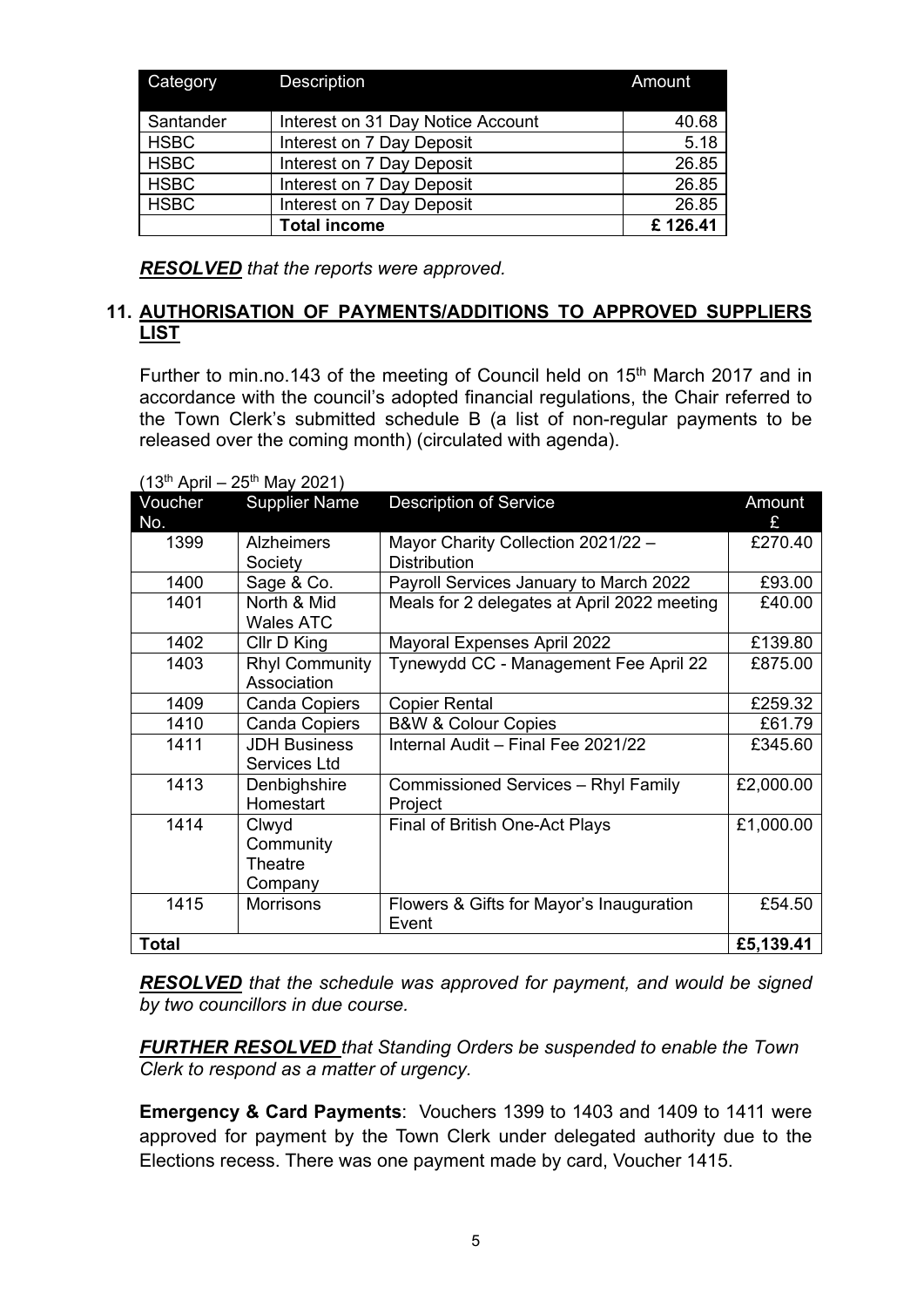## **12. MEMBERS ITEM**

Councillor K. R. Jones referred to the recent elections and in particular to a number of issues which had arisen. Firstly, that a comment from Denbighshire County Council that only a few people's postal votes had gone astray, was disappointing as every vote is important, and can sway the outcome of elections as we have just seen in that some people had been elected by just a handful of votes.

Secondly, the poor locating and promotion of some polling stations and the wrong information being provided on Denbighshire County Council's website.

Thirdly, that having emailed Denbighshire County Council three times, to raise these issues, he had not received any replies from the particular department. Councillor Jones said that they seem to respond only to the county ward councillors, which was really disrespectful.

Other members supported Councillor Jones' comments and said that they had received numerous complaints about not being able to park near polling stations, them being too far away and not even within the ward.

### *RESOLVED that:*

- *(i) an invitation be extended to the Returning Officer to attend a meeting of the town council so as to enable members to discuss with him the above issues.*
- *(ii) that members with concerns relating to the elections provide details to the Town Clerk by e-mail.*

# **13. EXCLUSION OF PRESS AND PUBLIC**

*RESOLVED that the Press and Public be excluded from the Meeting for consideration of the following items of business in accordance with Section 1(2) of the Public Bodies (Admission to Meetings) Act, 1960, on the grounds of confidentiality.*

### **14. TRANSFER OF TYNEWYDD COMMUNITY CENTRE**

 The Town Clerk submitted his verbal report advising that the transfer of the Tynewydd Community Centre to the Rhyl Community Association had been completed on 28th April 2022.

### **15. CONFIDENTIAL MINUTES**

The following minutes were submitted (circulated with agenda) for members' information and approval of the recommendations contained therein:

| <b>Strategic &amp; Operational</b><br>$\blacksquare$<br><b>Planning Committee</b> | $14th$ March 2022 | <b>Contract Contract Contract</b> | Min. Nos 31 - 39  |
|-----------------------------------------------------------------------------------|-------------------|-----------------------------------|-------------------|
| <b>Special Risk</b><br>$\sim$<br><b>Assessment Sub-Committee</b>                  | $15th$ March 2022 | <b>Contract Contract</b>          | Min. Nos. 53 - 57 |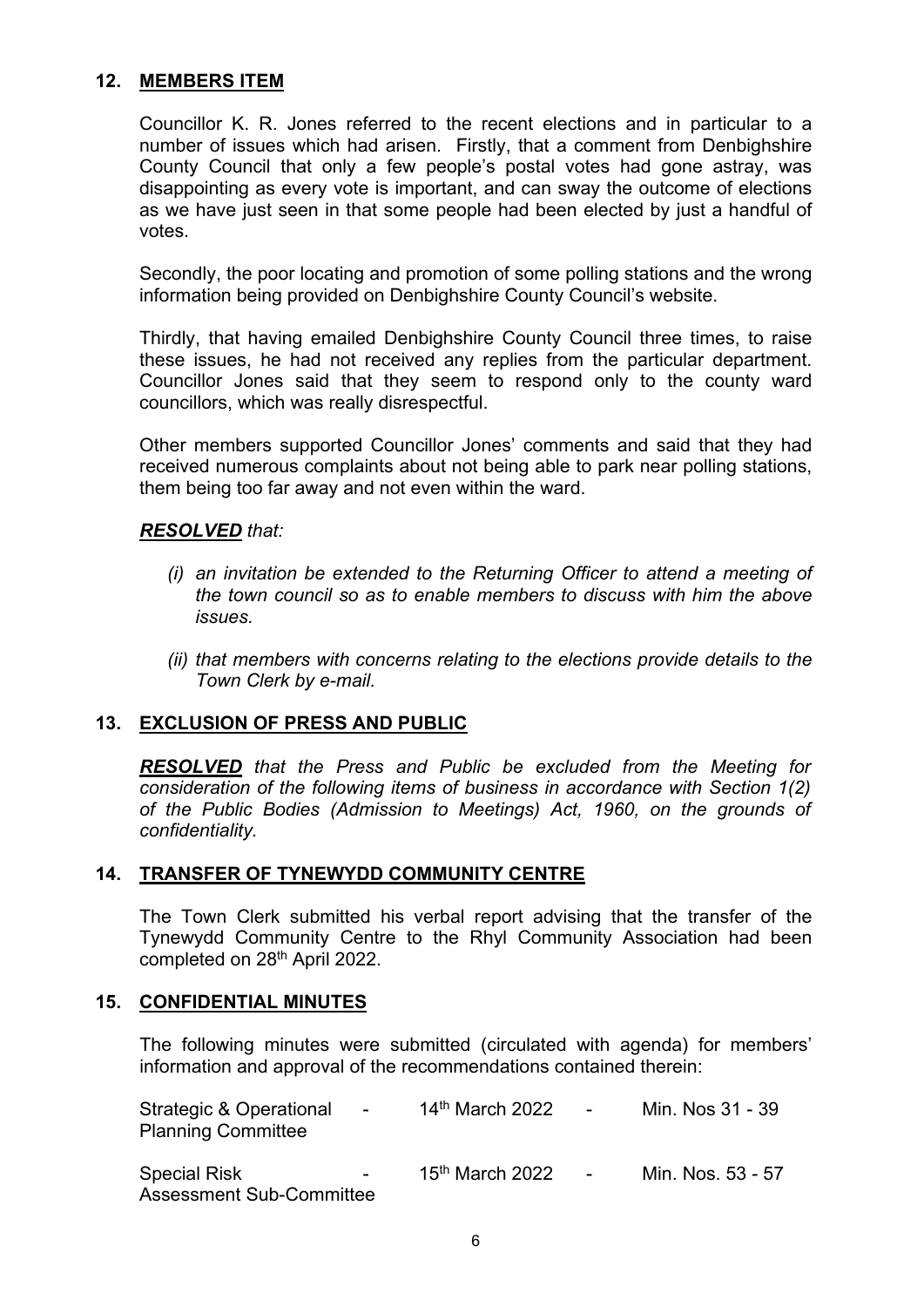*RESOLVED that the minutes were received and approved. The following recommendations of the SOP Committee being confirmed*

In respect of min.no.37 of the meeting of SOP a grant of £6,000 be awarded to the Benefits Advice Shop for general funding.

In respect of min.no.38 of the meeting of SOP a grant of £1,000 be awarded to the British Final of One Act Plays (This grant having been previously approved but not paid due to the event being postponed).

With regard to the SOP minutes, Councillor A. R. James and A. J. Rutherford advised that their apologies had not been included.

*RESOLVED that the attendance book would be checked and the apologies added if they are recorded.*

### **16. INSURANCE RENEWAL 2022- 2023**

 The confidential joint report of the Town Clerk and Finance Officer was submitted in respect of actions taken in consultation with the Chair and Vice Chair in respect of the council's insurance cover for the 2022-22 year (commencing 1<sup>st</sup> June 2022).

*RESOLVED that the actions taken by officers in consultation with the Chair and Vice-Chair were confirmed.* 

# **17. DENBIGHSHIRE LEISURE LTD – REQUEST FOR FUNDING SUPPORT**

To receive the Town Clerk's confidential report (copy enclosed) to determine a request from Denbighshire Leisure Ltd with regards to this year's Air Show.

### *RESOLVED that:*

- *(i) an additional one-off payment of £10,000 (to be met by savings made across the council's budgets and from reserves if necessary) towards the event, was approved and would be reviewed next year.*
- *(ii) The town council's increase to be recognised by a higher level visibility in all of Denbighshire County Council's promotion and marketing of the Air Show.*

*FURTHER RESOLVED that Standing Orders be suspended to enable the Town Clerk to respond as a matter of urgency.*

**[Councillor P. Prendergast declared a personal and prejudicial interest in the above item due to his position as a Denbighshire Leisure Ltd Director, and entered the virtual waiting room for the duration of the item, taking no further part in the debate and voting thereon]**